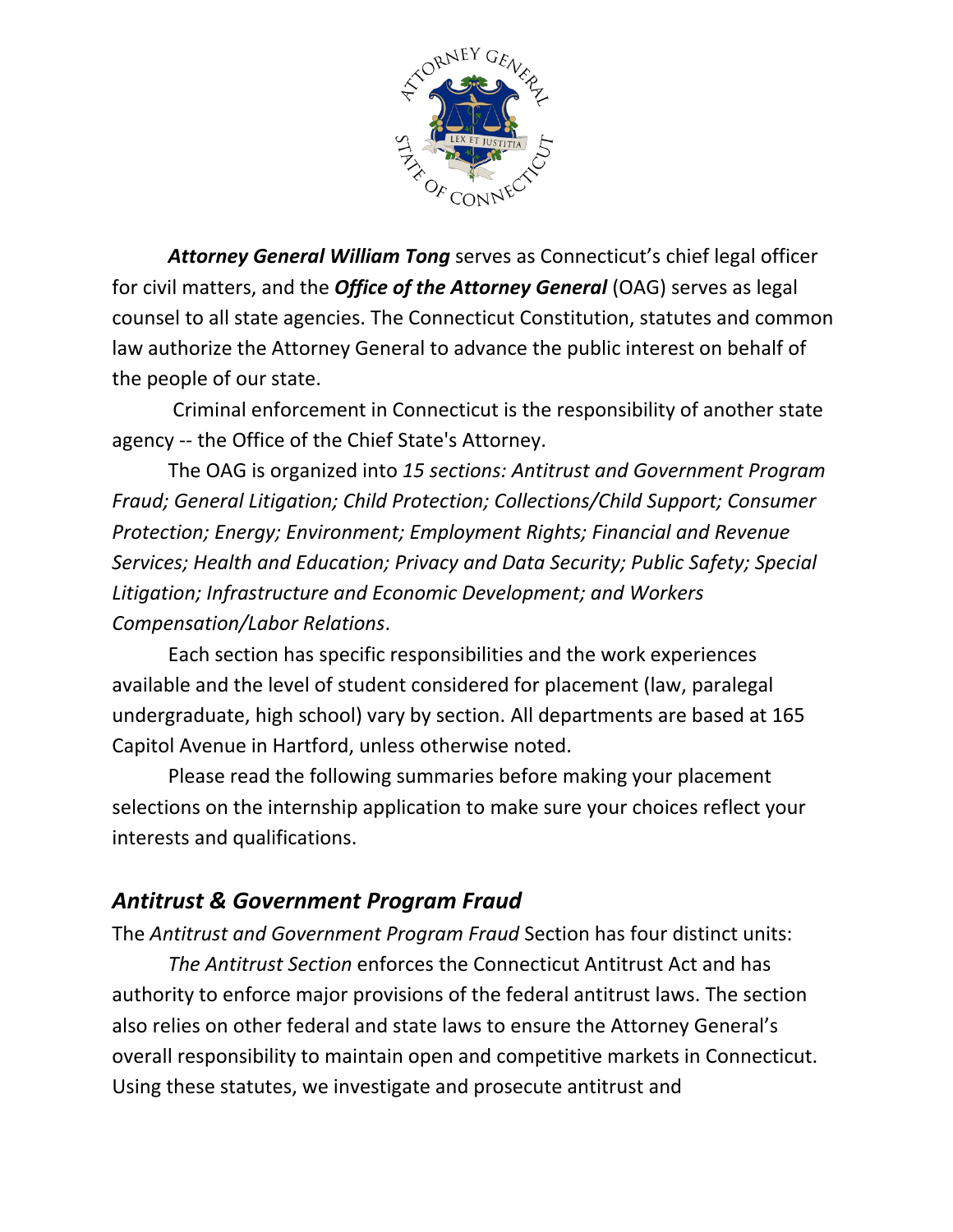other competition-related actions on behalf of consumers, businesses and governmental units.

*The Government Program Fraud Section* enforces the Connecticut False Claims Act and conducts investigations of fraud perpetrated against Connecticut's health and human services programs (e.g., the Medicaid program).

*The Whistleblower Section* reviews and investigates allegations by whistleblowers of improper conduct by state employees, state agencies, quasistate agencies and large state contractors.

*The Health Care Advocacy Section* provides advisory assistance to consumers who have health-care related problems particularly those that involve health insurance and managed care-coverage denials.

*Interns have opportunities* to attend administrative hearings, court proceedings, witness depositions/interviews, and to be directly involved in helping Connecticut citizens with their health-care insurance problems. Many of this section's significant investigations and cases brought over the last several years were accomplished, in no small measure, to the great work of past interns.

*Who should apply:* The section seeks interns who are self-starters, preferably second-year, or third-year law students, with some antitrust or health care background (although not a requirement) to assist staff with the tasks necessary to investigate and litigate potential violations of the antitrust, unfair trade practice, or false claims laws. We are very flexible about schedules, understanding that our law students' studies are their first priority.

# *Child Protection*

The *Child Protection* Section is dedicated to protecting the children of the State of Connecticut from abuse and neglect and to safeguard their welfare. The section represents the Department of Children and Families (DCF) in thousands of juvenile court civil cases in the interest of children who have been abused and neglected, striving to secure their placement in temporary, long-term or permanent, safe and nurturing homes. OAG attorneys represent DCF in proceedings and trials that may remove a child or children from the parent/parents on a temporary basis, on a long-term basis (commitment to the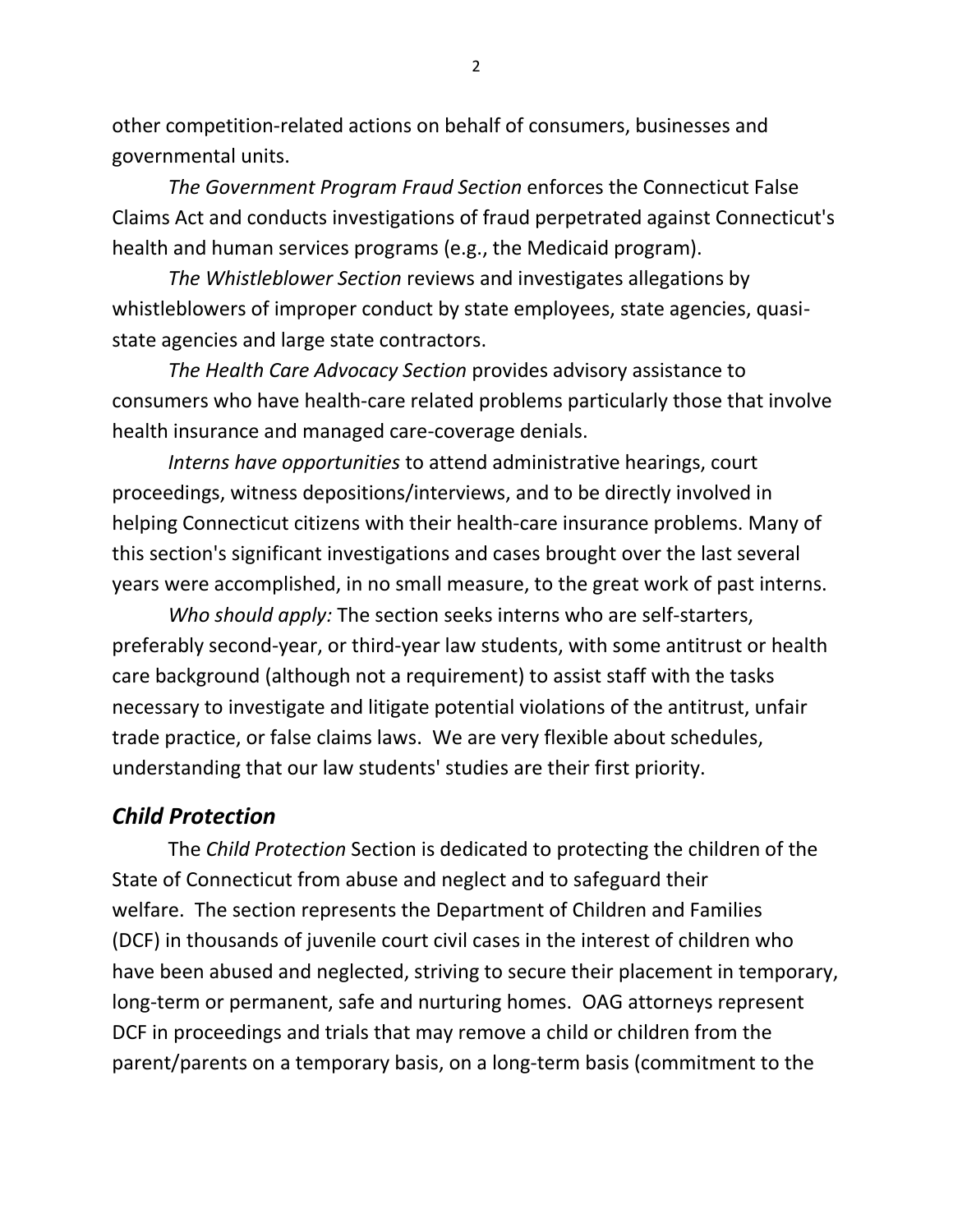Commissioner of DCF) or on a permanent basis (termination of parental rights); other cases involve the continued placement of a child in the care and custody of the DCF against the desires of a parent/parents. This section also defends child protection appeals before the Connecticut Appellate and Supreme Courts. Because child protection cases are expedited, it is quite possible that an intern can assist and follow a case from preparation through trial, and sometimes to the decision delivered by the court.

*Interns have opportunities* to participate in all phases of litigation with the exception of depositions, which are infrequent. Students may be asked to review documents; summarize records of the client agency or community service providers; assist in identifying and securing the appearance of witnesses at trial through subpoenas to be served to potential witnesses; review DCF permanency plans before they are filed with the court, and conduct legal research for appeals. Legal interns who are certified pursuant to Connecticut Practice Book §3-18, may appear in court and handle a case under the supervision of an attorney. *The section is based at 110 Sherman Street in Hartford with offices in New Haven, Bridgeport, Waterbury and several other cities*.

*Who should apply:* Law students who are interested in litigation and appellate practice and who have demonstrated proficiency in legal writing and research. Some background in civil proceedings and evidence is preferred, but not required. Priority will be given to more experienced students. We will also accept applications from undergraduate and paralegal students if work is available.

## *General Litigation*

The *General Litigation* Section is one of the specialized litigation departments in the OAG. Attorneys in our section defend state agencies, officials and employees in personal injury actions and tort-like civil rights actions in state and federal courts, and the Office of the Claims Commissioner. Our cases run the gamut from high-exposure permanent injury and wrongful death actions to claims alleging injuries from falls on state property. Most of our time is spent preparing for trial: investigating complaints, interviewing witnesses, engaging in written discovery and requests for production, conducting electronic forensic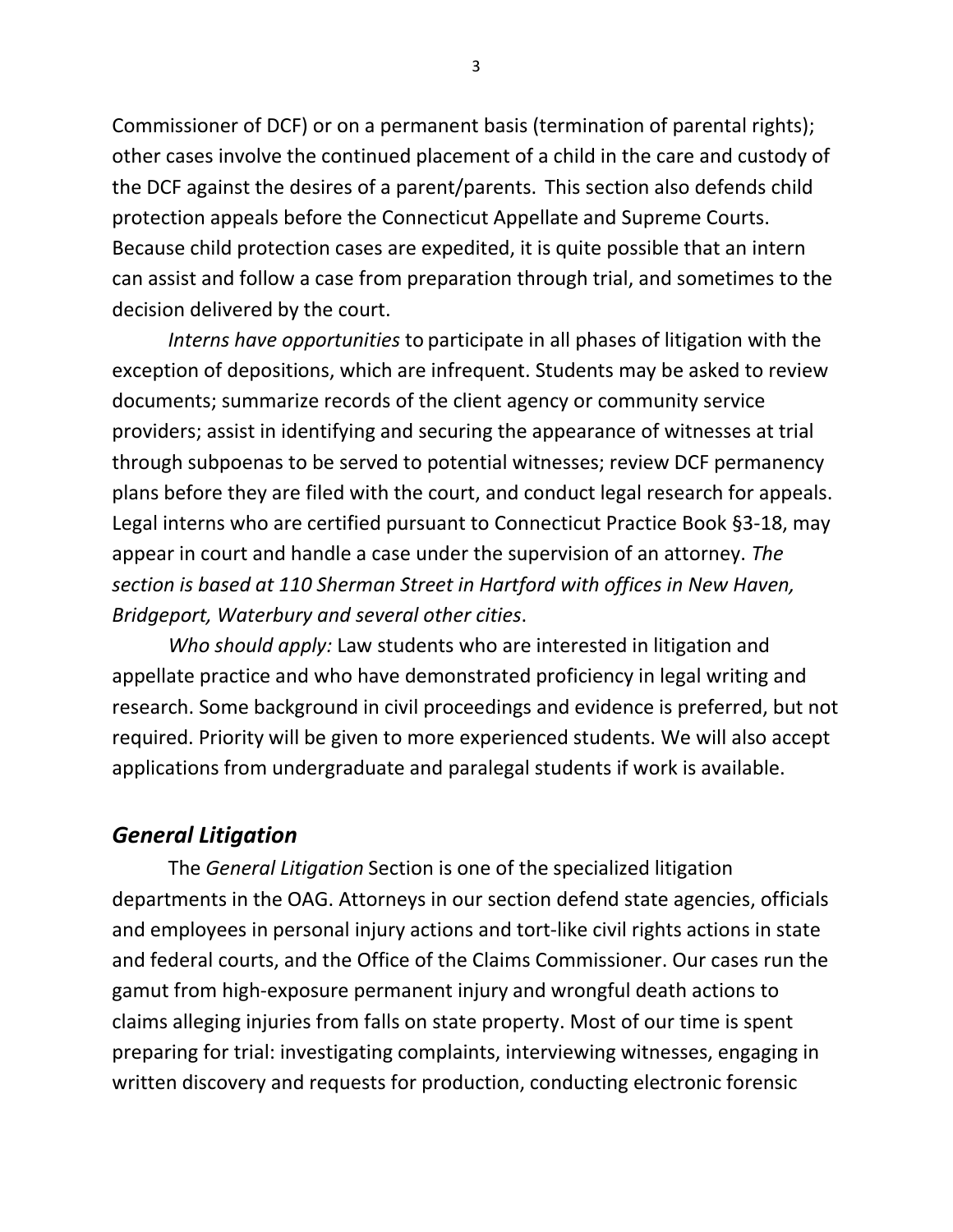investigations (when necessary), taking depositions, reviewing records, and researching and writing briefs. We expect our interns to be willing to assist in all of these tasks.

*Interns have opportunities* to attend depositions, settlement conferences, witness interviews, oral arguments and hearings. Depending on scheduling, they may also have an opportunity to attend a trial, a state Appellate or Supreme Court argument, or mediation. Interns whose terms are longer and who demonstrate the requisite levels of responsibility and skill may be asked to draft motions and briefs, help interview potential witnesses, aid in investigations, summarize deposition transcripts, and organize records in preparation for trial.

*Who should apply:* Although we have accepted undergraduate and paralegal students, we prefer law students who have completed at least one year and who have demonstrated proficiency in legal writing and research.

# *Collections/Child Support*

The *Collections/Child Support* Section is dedicated to the expeditious recovery of monies due the State and the establishment of orders for the support of children. Collectively, our section represents the departments of Administrative Services, Revenue Services, Labor and Social Services. Our Child Support attorneys are in court most days, and students working with our Child Support staff have insight into issues such as contested family cases involving paternity and child support, support modifications, custody, dissolutions and termination of parental rights. Likewise, our Collections attorneys have very diverse caseloads and are involved in bankruptcies, foreclosures, John Dempsey Hospital collections, Special Needs Trusts and recovery of public assistance benefits and costs of incarceration. They appear in U.S. Bankruptcy Court, Superior Court, and Probate Court.

*Interns have opportunities* to attend and observe negotiations, and hearings in federal and state courts. Work assignments depend on the training of the student and may include: legal research; preparation of pleadings and motions from templates; reviewing documents in foreclosure cases to determine if equity exists; preparing memos to agencies; contacting courts for information;

4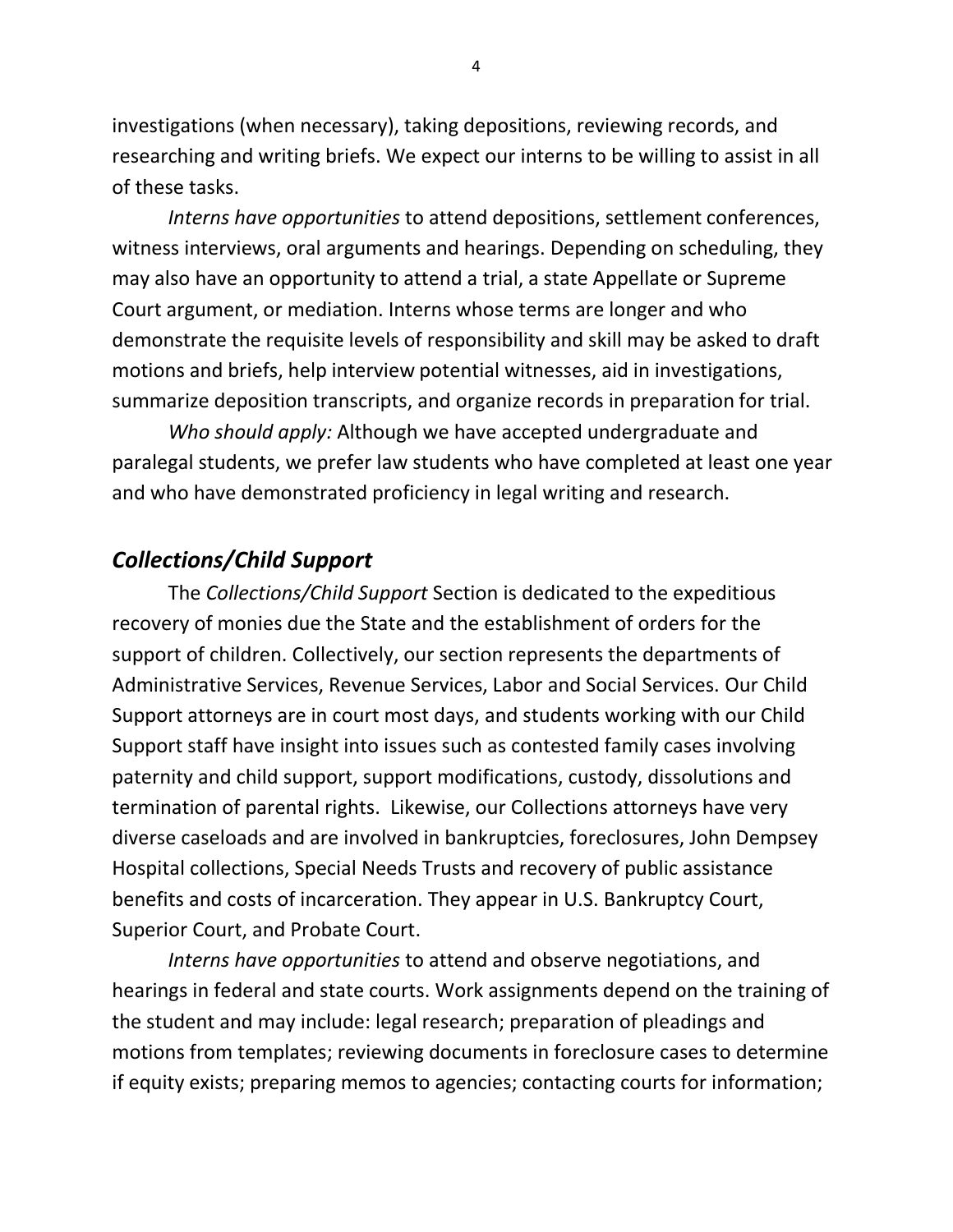organizing files; working with our legal Investigator to review files and perform asset searches; and assisting our support staff with filing and data entry.

*Who should apply:* We welcome law students, paralegals, undergraduate and high school students who are looking for rewarding work and assisting in the challenging courtroom environment surrounding child support for the children of our state.

### *Consumer Protection*

The *Consumer Protection* Section investigates allegations of unfair and deceptive practices perpetrated against Connecticut consumers, and takes legal action where necessary to halt such practices under the Connecticut Unfair Trade Practices Act (CUTPA).

 *Interns have opportunities* to participate in a variety of experiences, such as assisting in the resolution of consumer complaints, legal research and assisting attorneys in the preparation of court pleadings and administrative and court proceedings. Student interns may be invited to tour court facilities and attend court hearings as appropriate during their internship.

*Who should apply*: The Consumer Protection Section seeks law students.

## *Employment Rights*

The *Employment Rights* Section represents state agencies and state officials in lawsuits brought in state and federal courts by state employees. We also defend state agencies in administrative proceedings before the Connecticut Commission on Human Rights and Opportunities (CHRO) and whistleblower retaliation cases brought in the Office of Public Hearings.

Many of our cases involve claims of discrimination brought under Title VII of the Civil Rights Act or the Connecticut Fair Employment Practices Act. Others involve claimed violations of various state or federal constitutional provisions, including the First Amendment or the due process or equal protection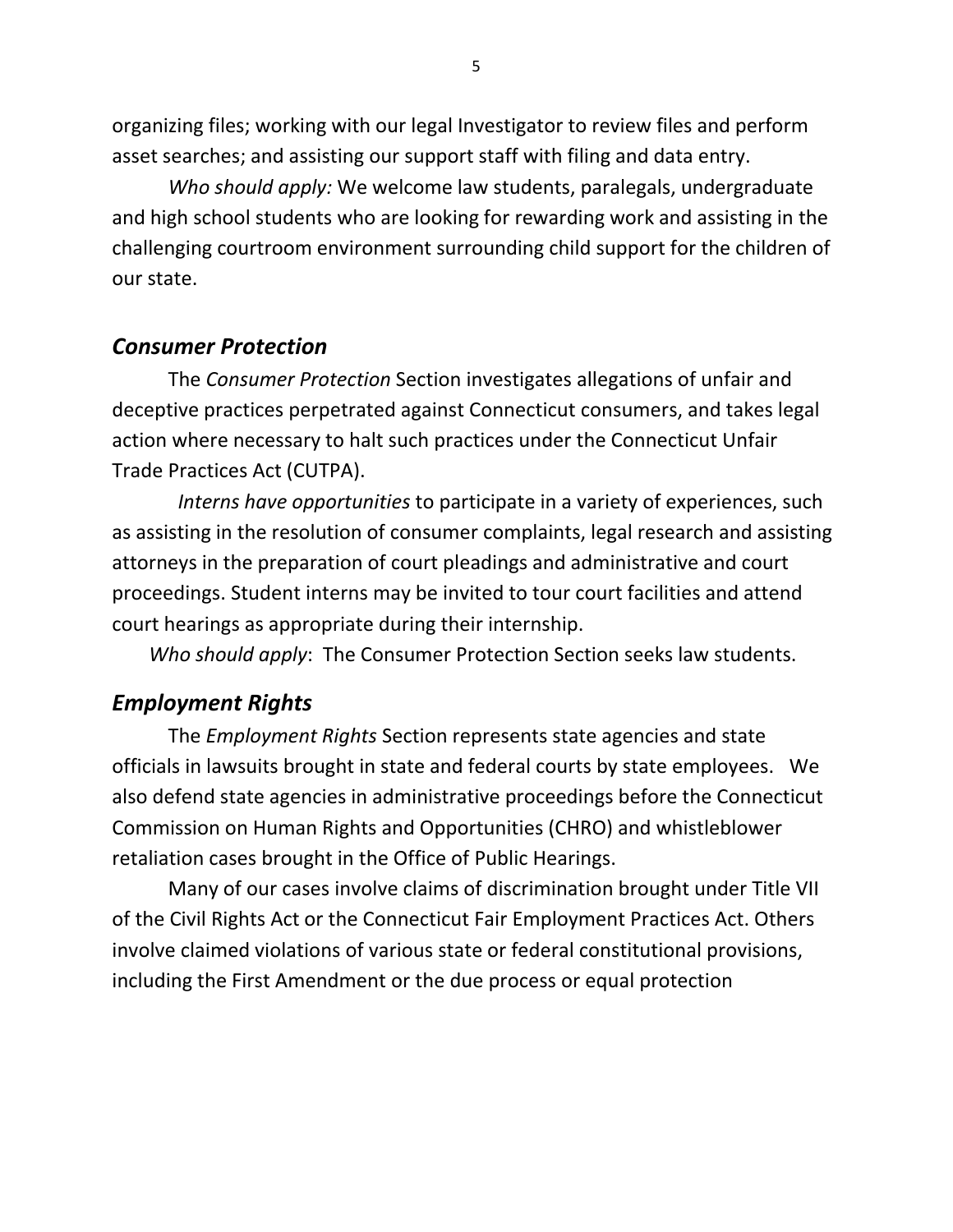clauses. We handle administrative appeals from the CHRO, and appeals to state and federal appellate courts.

*Interns have opportunities* to participate in all aspects of the litigation process, including drafting of discovery requests, assisting with preparation for depositions and attending settlement conferences and trials. In addition, because our cases usually involve extensive motion practice, interns are given one or more research and writing assignments to work on during the internship.

 *Who should apply*: Law students are encouraged and priority will be given to more experienced students. This section can accommodate several law student interns.

#### *Energy*

The *Energy* Section represents both the Public Utilities Regulatory Authority (PURA) and the Connecticut Siting Council (Council) in cases that often affect every household in the State. For the Siting Council, the section defends the Council's decisions regarding the siting of facilities, including wind turbines, cell towers, transmission lines and power plants. For PURA, the section defends administrative appeals from PURA decisions including issues regarding electric, gas, and water rates, transfer of assets, acquisition of control, telecommunications, safety, service and consumer billing. The section also represents PURA in numerous administrative proceedings before the Federal Energy Regulatory Commission (FERC) and resultant appeals to the U.S. Courts of Appeals. The majority of the Department's work involves appeals from agency decisions, both in state and federal courts. *The office is based at 10 Franklin Square in New Britain*.

 *Interns have opportunities* to research and write motions and briefs, participate in client meetings, attend pretrial conferences and hearings, and observe oral arguments before the state and federal courts. The vast majority of interns complete their internship with at least one solid writing sample.

 *Who should apply:* We welcome law students with at least one year's schooling, and will give priority to law students with a demonstrated interest in administrative law, energy issues and/or public utility law.

6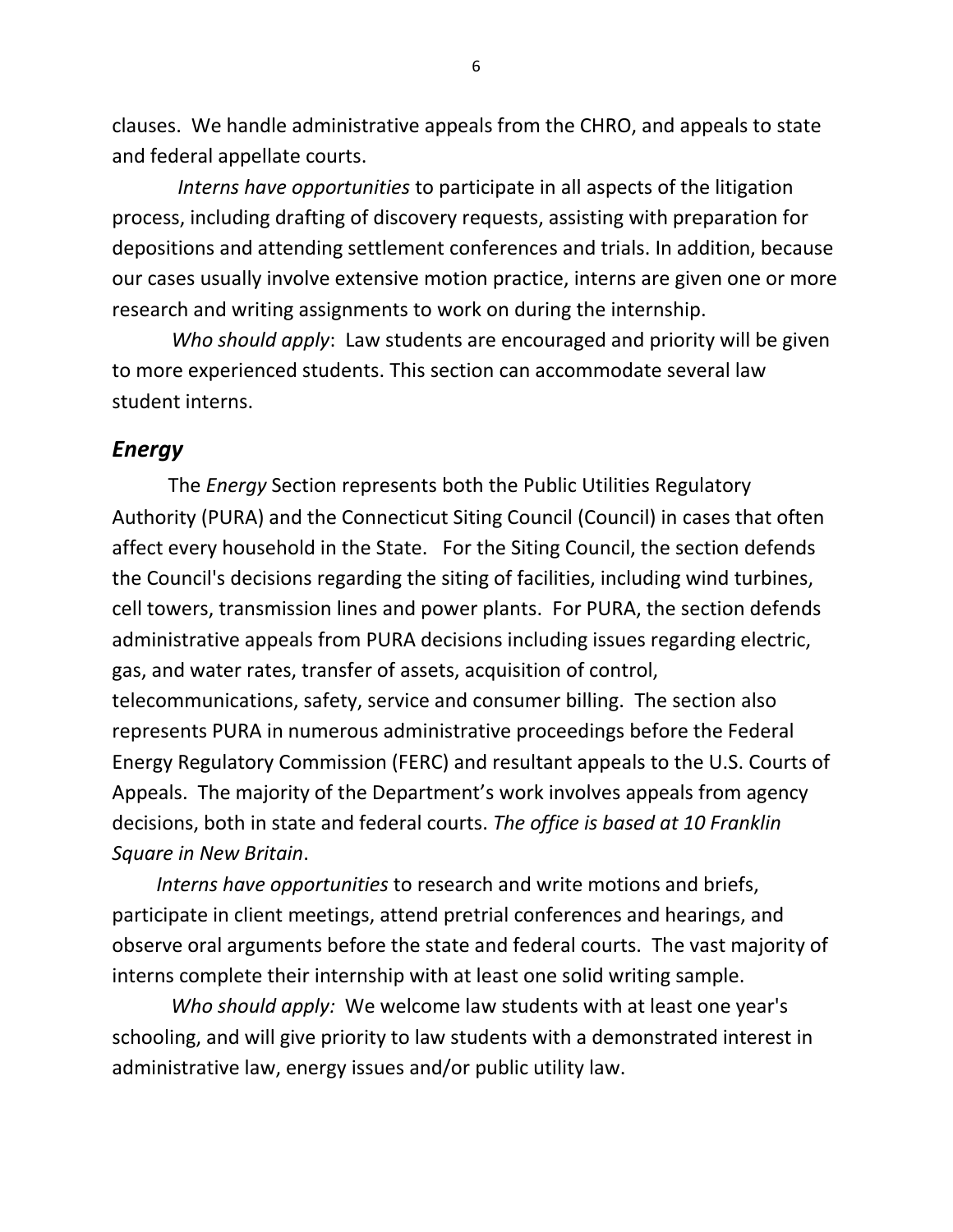#### *Environment*

The *Environment* Section represents the state Department of Energy and Environmental Protection and the Department of Agriculture in court and administrative proceedings. Section attorneys file lawsuits to enforce the state's environmental laws, including water, hazardous waste, solid waste, wetland and numerous other environmental statutes and regulations. In addition to state court actions, the section frequently coordinates with other state Attorneys General to file suit in federal court to enforce federal laws and to defend against rolling back federal environmental protections. As the Department of Agriculture's legal representative, we frequently file court actions to seize neglected and cruelly treated animals, in addition to providing other legal services.

*Interns have opportunities* to prepare for and participate in trials where attorneys represent the Department of Energy and Environmental Protection in its efforts to enforce the environmental laws, remediate pollution and impose civil penalties on violators of the law. An internship in this section provides a unique opportunity to partake in all phases of litigation from research and writing to document review and trial preparation.

 *Who should apply*: Law students are encouraged and priority will be given to more experienced students.

#### *Financial and Revenue Services*

The *Financial and Revenue Services* Section provides legal services to state agencies that regulate and enforce state laws regarding insurance, banking, and securities. The Finance Section also represents the Department of Economic and Community Development, the Department of Revenue Services, and the Office of Policy and Management.

*Interns have opportunities* to work closely with attorneys to advise client agencies on legal issues within their jurisdiction, pursue civil enforcement actions, and defend agencies in court and in administrative proceedings. Interns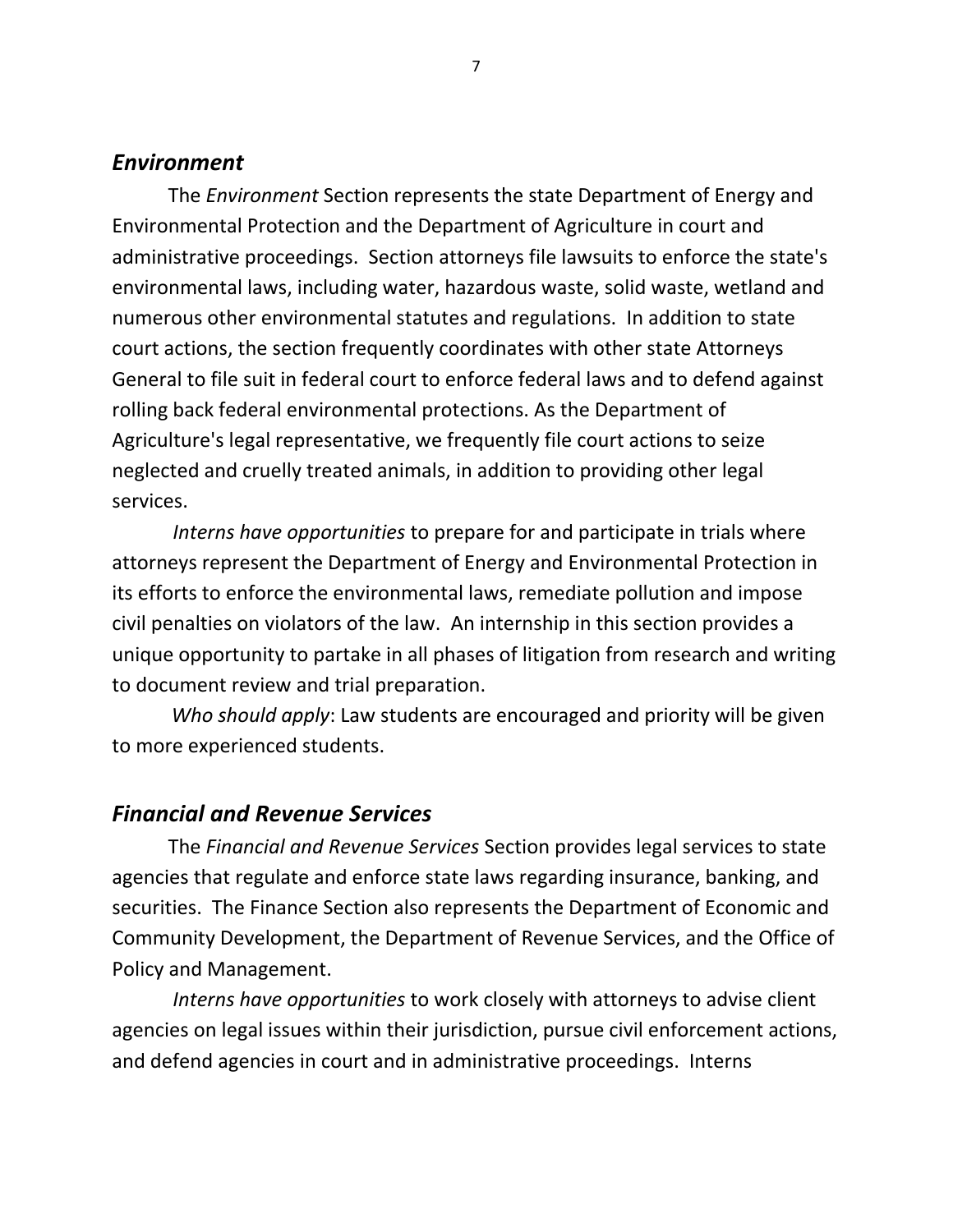frequently have the opportunity to attend court hearings and court arguments, to conduct research and draft legal memoranda.

*Who should apply:* Law students are encouraged and priority will be given to more experienced students and those with a background in finance and insurance.

# *Health & Education*

The *Health and Education* Section provides legal services and representation to a broad spectrum of state agencies, such as the University of Connecticut, the Connecticut State University System, the Connecticut Community College System, the State Department of Education and all other state agencies that have an educational function. This section also represents the Department of Public Health, the Department of Social Services, the Department of Mental Health and Addiction Services, the Office of Health Care Access, the Psychiatric Security Review Board, the Department of Developmental Services, the Department of Veterans' Affairs, the Commission on Medical and Legal Investigations overseeing the Office of the Chief Medical Examiner and the various health licensing boards and commissions. The Health and Education Section workload addresses the entire spectrum of litigation in federal and state courts for these clients, including, but not limited to, class-action lawsuits, administrative appeals, regulatory enforcement actions, non-employee discrimination claims, civil rights actions, probate proceedings, bankruptcy and receivership actions.

*Interns have opportunities* to attend depositions, administrative and trial court hearings; to participate in meetings; to prepare witnesses and to plan litigation strategy. Assignments may include: preparation of pleadings, briefs, discovery, and research memos.

An internship at the Health and Education satellite office at the *University of Connecticut Health Center, 263 Farmington Avenue, Farmington*, provides exposure to a wide variety of hospital and health law issues that arise at the center, such as HIPAA, human resources, human subject research, scientific misconduct, medical treatment, medical and dental student and residency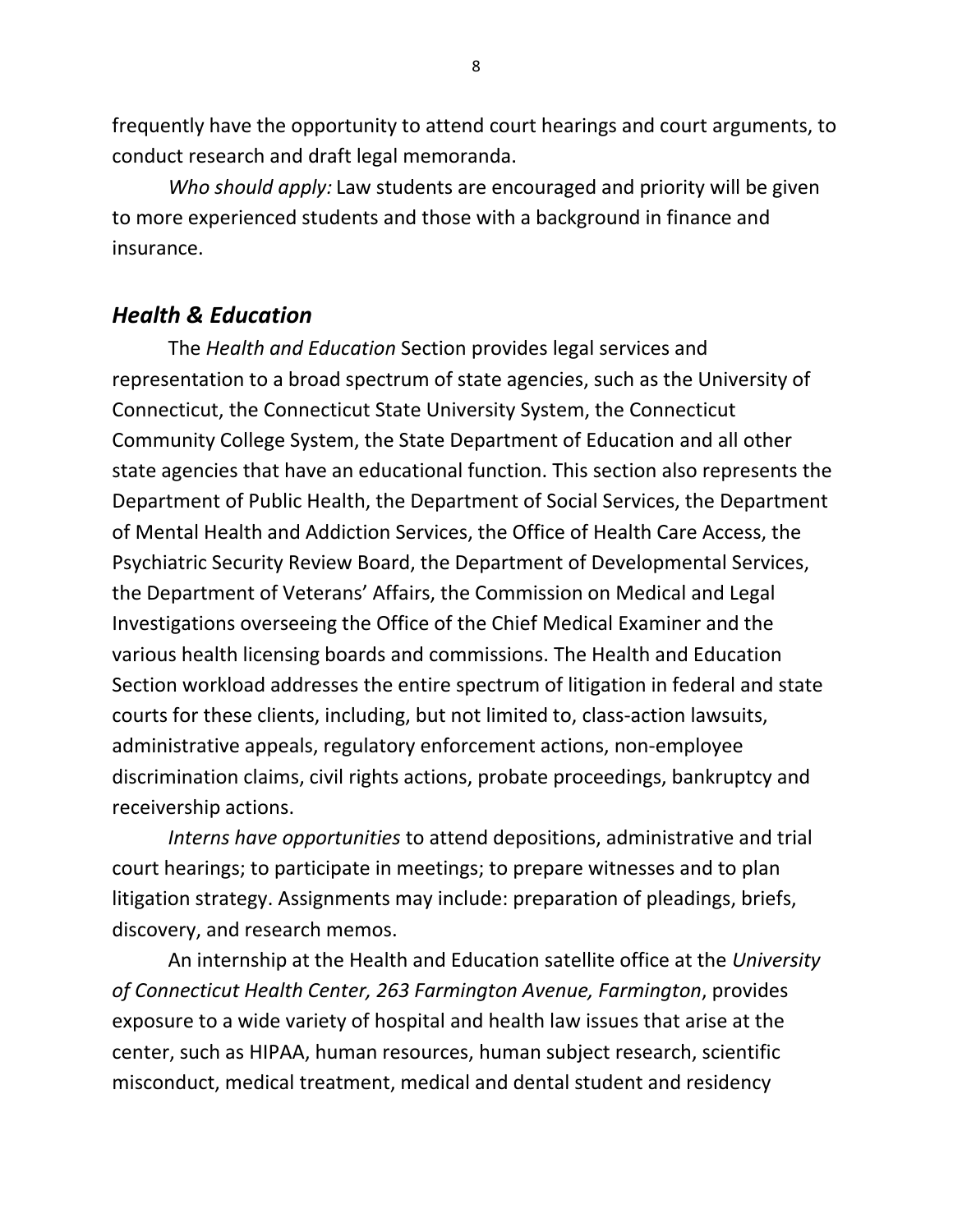programs, psychiatric commitment proceedings, patient rights and property acquisitions and development.

*Who should apply*: Law students who have completed two years of legal education. Please specify in your application if you are interested in working at the Health Center. Priority for that placement is given to University of Connecticut School of Law students.

# *Privacy and Data Security*

The *Privacy and Data Security* Section handles matters related to the protection of Connecticut residents' personal information and data. The section enforces state laws governing notification of data breaches, safeguarding of personal information, and protection of Social Security numbers and other sensitive personal information. The section is also responsible for enforcement of federal laws under which the Attorney General has enforcement authority, including the Health Insurance Portability and Accountability Act of 1996 (HIPAA), the Children's Online Privacy Protection Act (COPPA), and the Fair Credit Reporting Act (FCRA). In addition, this section provides the Attorney General with advice and counsel on proposed legislation and other matters regarding privacy and data security, and it engages in extensive outreach to citizens and businesses on matters relating to data protection and privacy.

*Interns have opportunities:* to work closely with attorneys to advise the Attorney General and client agencies on legal issues involving privacy and data security. Also, interns will have opportunities to participate in all aspects of a privacy or data security investigation, often in coordination with other state Attorneys General. This may include attending witness and expert interviews, settlement conferences, and reviewing forensic investigative reports and discovery.

 *Who should apply:* Although we have accepted undergraduate and paralegal students, we prefer law students who have completed at least one year and who have demonstrated proficiency in legal writing and research. An information technology or computer background is a plus, but not required.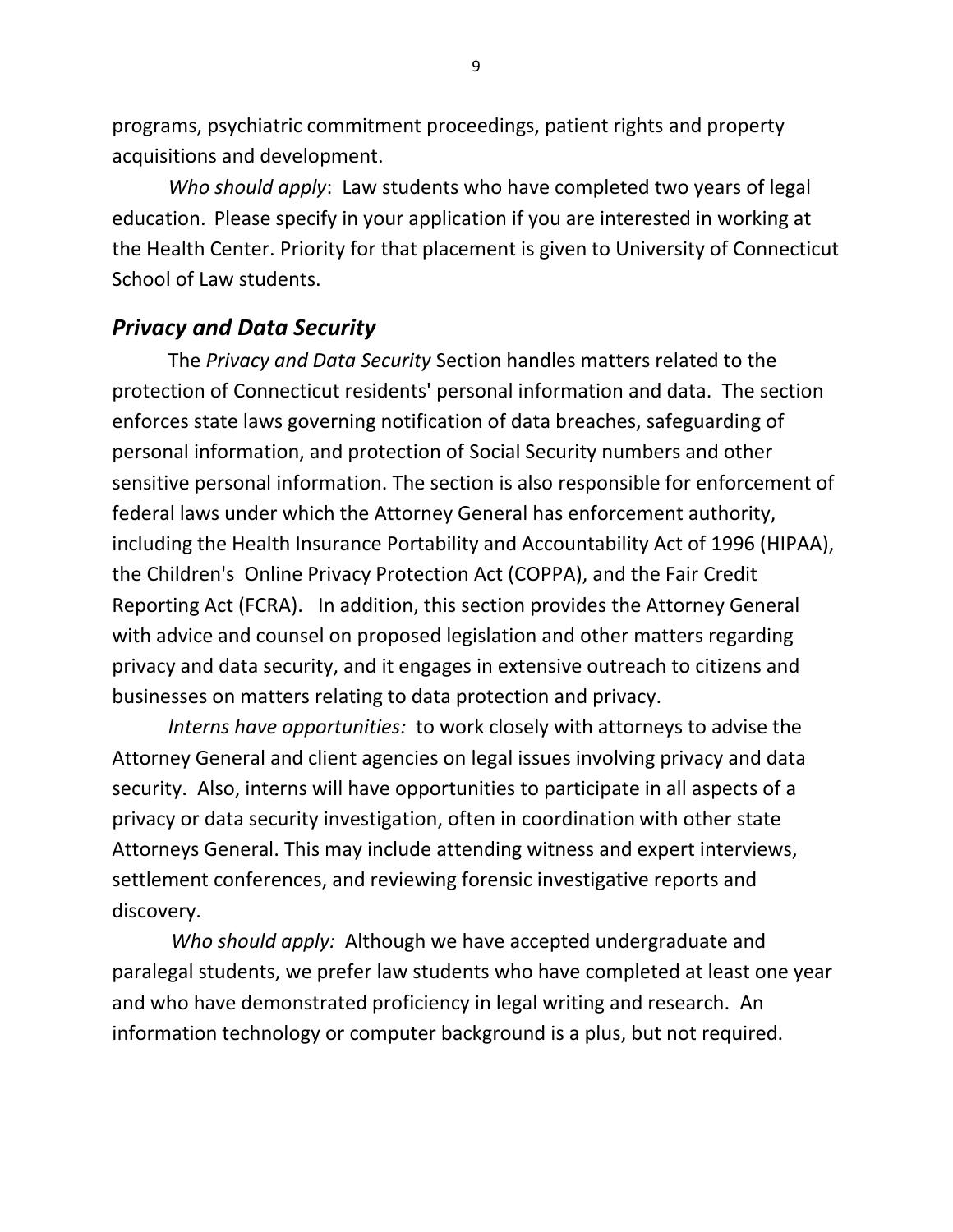# *Public Safety*

The *Public Safety* Section represents the Department of Public Safety, including the Division of State Police, the Division of Fire, Emergency and Building Services; the Military Department; the Department of Correction; the Department of Emergency Management and Homeland Security, and the Department of Consumer Protection Liquor Control Division. It also provides legal services and representation to a number of associated boards, commissions and agencies, such as the Division of Criminal Justice, the Division of Public Defender Services, the Office of Adult Probation, and the Governor's Office (Interstate Extradition), among others. *This is a litigation-intensive unit and based at 110 Sherman Street, Hartford*.

*Interns have opportunities* to go to court, mediation sessions, depositions and client preparation meetings. Legal interns draft motions and memoranda of law, which provide an opportunity to develop writing samples for future use.

 *Who should apply*: Law students are encouraged and priority will be given to more experienced students. We will also consider applications from undergraduate and paralegal students.

## *Special Litigation*

The *Special Litigation* Section represents the Governor, the Judicial Branch, the General Assembly, the Secretary of the State, the Treasurer, the Comptroller, the State Elections Enforcement Commission, and a variety of other small executive branch agencies. The section also handles a range of appellate and constitutional litigation in state and federal courts involving the State. In addition, through its Public Charities Unit, the section protects the public interest in charitable gifts and in cooperation with the Department of Consumer Protection, administers and enforces state laws regulating charities and professional fundraisers who solicit from the public.

*Interns have opportunities* to provide legal research, draft briefs and pleadings in trial and appellate court cases, and assist in public charity investigation and enforcement actions*.* 

*Who should apply*: Law students are encouraged and priority will be given to more experienced students.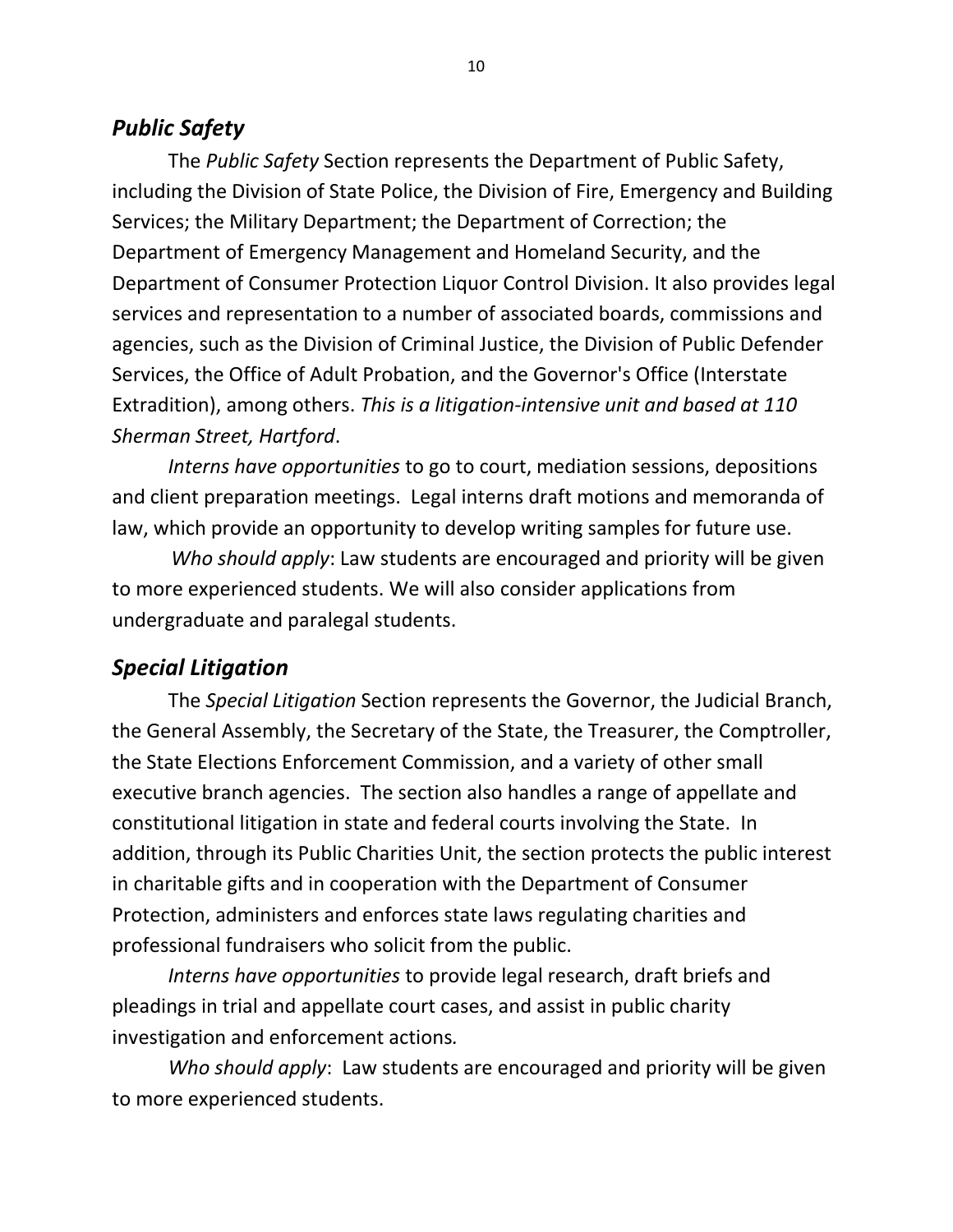## *Infrastructure and Economic Development*

The *Infrastructure and Economic Development* Section provides legal representation to various state departments, boards and commissions. They include: the Department of Transportation (DOT); Department of Public Works (DPW); Department of Administrative Services (DAS); Department of Motor Vehicles (DMV); Department of Information Technology (DOIT); Department of Economic and Community Development (DECD), Housing (DOH); the Department of Energy and Environmental Protection (DEEP) on real property matters; and the Connecticut Historical Commission. In addition, section attorneys provide legal assistance to various occupational licensing boards within the Department of Consumer Protection (DCP). The work involves both counseling on legal issues and prosecuting and defending lawsuits or claims in federal and Connecticut courts and before various administrative entities, including the Office of the Claims Commissioner.

*Interns have opportunities* to assist with the department's cases and appeals of administrative decisions in driving-under-the-influence and condemnation cases; to research and write memos; and to attend hearings before the Claims Commissioner and various state courts. Occasionally, interns are permitted to present a case to the Claims Commissioner. An internship in this section provides a unique opportunity to be involved in all phases of litigation from preparation through trial.

*Who should apply:* Law students are encouraged, but we will also accept applications from paralegal students. Priority will be given to more experienced students, preferably second-year or third-year law students who are self-starters, have demonstrated proficiency in legal writing and research, and have taken administrative law and civil procedure (although not a requirement). We can accommodate several interns and are willing to be flexible about scheduling, particularly during the school year.